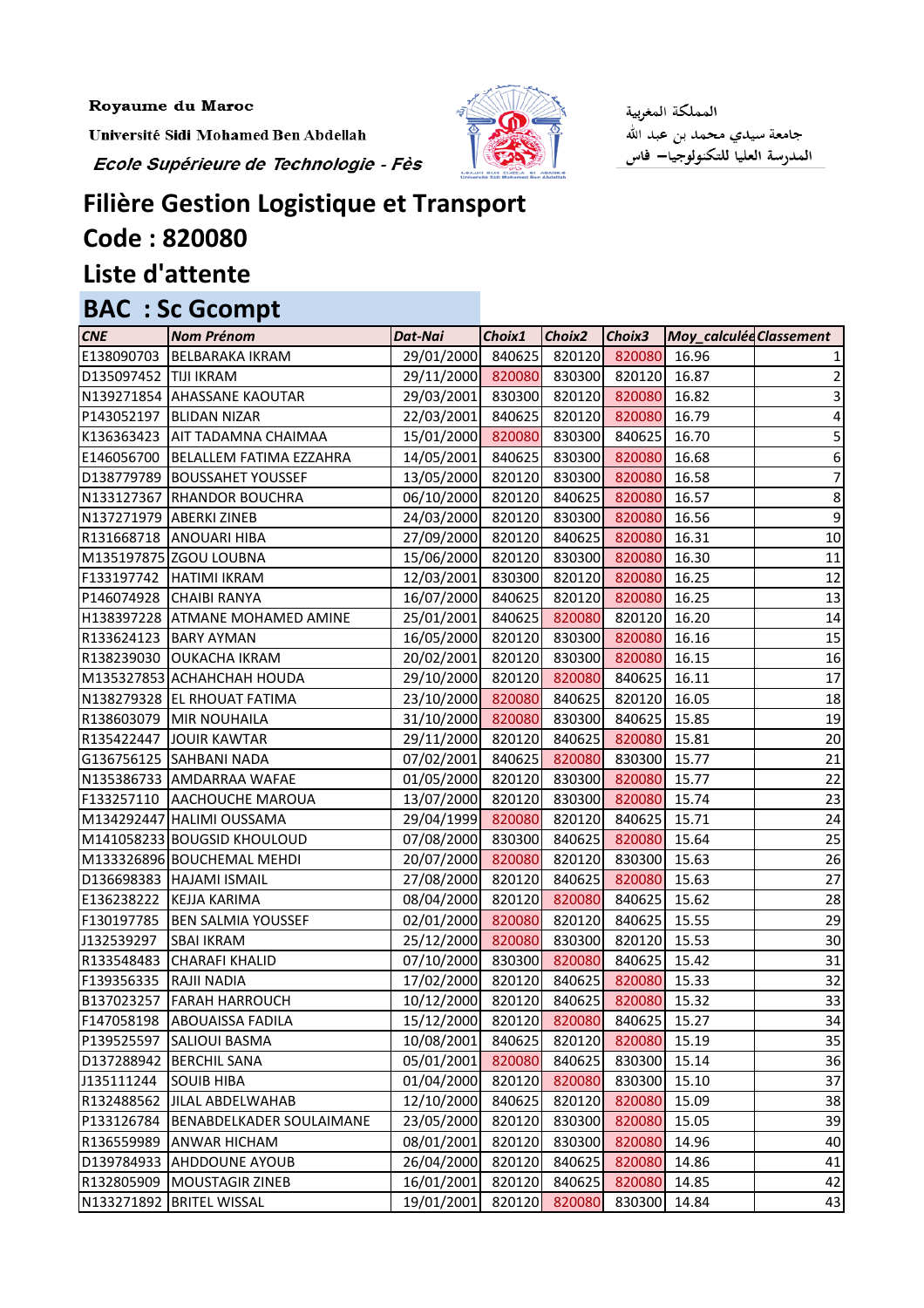|                        | N137272099 EL AMRANI HASNAE         | 11/07/2000 820080 840625 820120 14.81 |        |        |              |       | 44 |
|------------------------|-------------------------------------|---------------------------------------|--------|--------|--------------|-------|----|
| J139527997             | <b>BOUIKALFIDANE KHALIL</b>         | 19/02/2001 820120 830300 820080 14.80 |        |        |              |       | 45 |
| F134319822             | <b>SAAD RAJAA</b>                   | 08/09/2000 820120 840625 820080 14.75 |        |        |              |       | 46 |
| P134006242             | <b>LAHBIB HAJAR</b>                 | 17/03/2000 820120 820080 830300 14.69 |        |        |              |       | 47 |
|                        | E142188646   BEL HASSAR KAOUTAR     | 25/10/2000 840625 830300 820080       |        |        |              | 14.67 | 48 |
|                        | F132379422 EL GUERRAB KHAOUELA      | 31/10/2000 830300 820120 820080 14.62 |        |        |              |       | 49 |
|                        | M130019423 AOUNI FATIMA-ZAHRAE      | 05/02/2001 820120 840625 820080 14.59 |        |        |              |       | 50 |
|                        | E140021484 EL HARKATI SAMIA         | 26/09/2000 840625 830300 820080       |        |        |              | 14.58 | 51 |
|                        | M133189098 AMRANI KHAOULA           | 09/09/2000 820080                     |        | 840625 | 820120       | 14.56 | 52 |
|                        | M139483185 CHOUKRI IMANE            | 06/03/2000 820080 830300 820120 14.50 |        |        |              |       | 53 |
|                        | M134449565 OUTAGHIBIT RAJAE         | 11/01/2000 820120 840625 820080 14.47 |        |        |              |       | 54 |
|                        | D143056865 KEBDANI FATIMA-ZAHRA     | 05/01/2000 820080 820120 830300 14.41 |        |        |              |       | 55 |
| F137107782             | <b>ARBALOU ELMAHDI</b>              | 30/03/2001 840625 820080 820120       |        |        |              | 14.40 | 56 |
| N133103890 TIJAMI ANAS |                                     | 12/09/2000 820120 840625              |        |        | 820080       | 14.38 | 57 |
|                        | D131191329 MAAKI LAHOUCINE          | 29/10/2000 820120 840625 820080 14.36 |        |        |              |       | 58 |
|                        | R134575514 AROUHAL KAOUTAR          | 28/10/2000 820120 830300 820080 14.32 |        |        |              |       | 59 |
| F138326324             | <b>SAFIA HAJAR</b>                  | 14/07/2000 820120 840625 820080 14.29 |        |        |              |       | 60 |
|                        | D131813838 REDOUAN NAIMA            | 08/03/2001 820120 840625 820080       |        |        |              | 14.28 | 61 |
| J131135042             | <b>TAMOUH MERYEM</b>                | 11/06/2000 820120 840625 820080 14.27 |        |        |              |       | 62 |
|                        | N134361183 AMALLAOUI HAMZA          | 04/06/2000 840625 820120 820080 14.26 |        |        |              |       | 63 |
|                        | F133331662   MAZHARI KHAOULA        | 20/06/2000 820080 840625 830300 14.25 |        |        |              |       | 64 |
|                        | D136798450 OULBOUJ NABIL            | 02/05/2000 820080 840625 820120 14.15 |        |        |              |       | 65 |
|                        | D136338675 ID-HAMOU HASNA           | 25/06/2000 820120 840625 820080       |        |        |              | 14.15 | 66 |
|                        | M135214194 FADEL MOHAMED AMINE      | 10/05/1999 820080 830300              |        |        | 840625 14.14 |       | 67 |
|                        | P135532694 BOULMANI ABDERRAHMAN     | 19/07/2000 820120 840625 820080 14.14 |        |        |              |       | 68 |
|                        | D146043882 ADGHAILI MOUNA           | 22/08/2000 820120 840625              |        |        | 820080 14.12 |       | 69 |
|                        | D137716238 DICHRI MOUNIA            | 07/04/2000 820120 840625              |        |        | 820080       | 14.11 | 70 |
|                        | M135141539 OUHHABI HAJAR            | 09/09/2000 820120 840625              |        |        | 820080       | 14.08 | 71 |
|                        | D133534633 TAQUI AKRAM              | 15/05/2000 820120 820080              |        |        | 840625       | 14.00 | 72 |
|                        | G132748359 KHOUMRI TAHA             | 08/08/2000 820120 840625 820080 13.99 |        |        |              |       | 73 |
|                        | F135107846 EL KAMLI MOHAMED         | 13/11/2000 820120                     |        | 830300 | 820080 13.99 |       | 74 |
| P144069287             | KOUBAITI NADA                       | 02/08/1999                            | 840625 | 820080 | 820120 13.97 |       | 75 |
| C131140367             | <b>LABBOUT SOUHAIL</b>              | 23/03/2000                            | 820080 | 820120 | 840625       | 13.95 | 76 |
|                        | D132164903 BELHAMRITI NADA          | 18/02/2000                            | 820120 | 820080 | 840625       | 13.95 | 77 |
|                        | M131216929 KORIKACHE HAFSSA         | 16/11/2000                            | 820120 | 820080 | 830300       | 13.93 | 78 |
|                        | R142048104 AARAB NADA               | 28/07/2000                            | 840625 | 820080 | 820120       | 13.87 | 79 |
|                        | N130261277 IDWANE JAWAHIR           | 31/12/2000                            | 830300 | 820120 | 820080       | 13.86 | 80 |
| M130350739 KARAM HIND  |                                     | 11/11/2000                            | 820120 | 820080 | 840625       | 13.78 | 81 |
|                        | R131827514 LAARIF MAROUANE          | 14/04/2001                            | 820080 | 840625 | 830300       | 13.77 | 82 |
|                        | D134437699 ACHE EL MEHDI            | 22/03/2001                            | 840625 | 820120 | 820080       | 13.69 | 83 |
|                        | D132281196 KAOUCHE HAJAR            | 20/03/2000                            | 820120 | 840625 | 820080       | 13.68 | 84 |
| R132411091             | <b>EL ARICH ZINEB</b>               | 08/07/2000                            | 820120 | 830300 | 820080       | 13.68 | 85 |
|                        | M132198002 ABIDI SOUKAYNA           | 30/01/2000                            | 840625 | 830300 | 820080       | 13.64 | 86 |
| E144057900             | <b>EL ASSRI OUSSAMA</b>             | 23/02/2000                            | 820080 | 830300 | 820120       | 13.61 | 87 |
|                        | M139457642 AIT ANAIA ZIAD           | 24/08/2000                            | 820120 | 820080 | 840625       | 13.61 | 88 |
| D134881007             | MAZOUZI IBTISSAM                    | 01/01/2000                            | 820120 | 840625 | 820080       | 13.60 | 89 |
|                        | G132690440 EL HASSANI MOHAMED AYMAN | 24/11/2000                            | 820120 | 820080 | 830300       | 13.55 | 90 |
| R130029325             | <b>SARIH AMINE</b>                  | 21/07/2000                            | 840625 | 820080 | 820120       | 13.54 | 91 |
| E140179279             | <b>CHERKI YOUSRA</b>                | 18/07/2000                            | 820080 | 830300 | 840625       | 13.50 | 92 |
| P137525673             | <b>SALIOUI DINA</b>                 | 06/07/2000                            | 840625 | 820120 | 820080       | 13.50 | 93 |
| R138575550             | <b>NAMOULI KHOULOUD</b>             | 23/02/2001                            | 820120 | 840625 | 820080       | 13.44 | 94 |
| P110130673             | <b>AIT SAID KHOLOUD</b>             | 10/06/2000                            | 820080 | 830300 | 820120       | 13.41 | 95 |
|                        | M145000502 HARCHI ZYAD              | 28/12/2000                            | 820120 | 820080 | 840625       | 13.38 | 96 |
|                        | M135528522 SOUAD FADILI             | 05/01/2001                            | 820120 | 840625 | 820080       | 13.38 | 97 |
| F143080028             | <b>ABBOUBI IKRAM</b>                | 09/05/2001                            | 830300 | 820120 | 820080       | 13.36 | 98 |
| F137379436             | MASROUR SALMA                       | 31/10/2000                            | 820120 | 840625 | 820080       | 13.35 | 99 |
|                        |                                     |                                       |        |        |              |       |    |